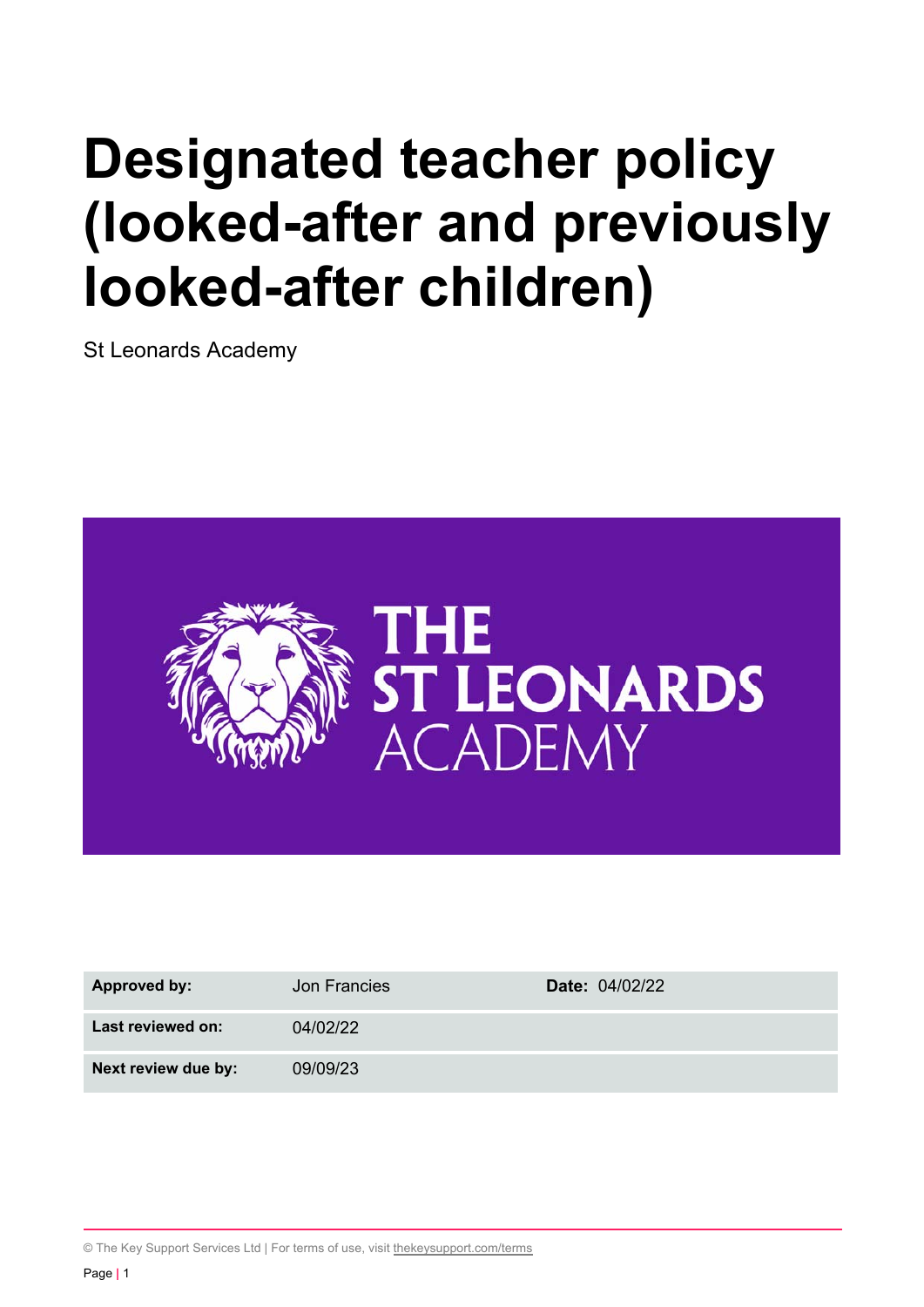# **Contents**

## **1. Aims**

The school aims to ensure that:

- A suitable member of staff is appointed as the designated teacher for looked-after and previously lookedafter children
- The designated teacher promotes the educational achievement of looked-after and previously looked-after children, and supports other staff members to do this too
- Staff, parents, carers and guardians are aware of the identity of the designated teacher, how to contact them and what they are responsible for

## **2. Legislation and statutory guidance**

This policy is based on the Department for Education's statutory guidance on the designated teacher for looked-after and previously looked-after children.

It also takes into account section 20 and section 20A of the Children and Young Persons Act 2008.

It also takes into account section 2E of the Academies Act 2010.

This policy complies with our funding agreement and articles of association.

## **3. Definitions**

**Looked-after children** are registered pupils that are:

- $\blacktriangleright$  In the care of a local authority, or
- Provided with accommodation by a local authority in the exercise of its social services functions, for a continuous period of more than 24 hours

**Previously looked-after children** are registered pupils that fall into either of these categories:

They were looked after by a local authority but ceased to be as a result of any of the following:

- $\circ$  A child arrangements order, which includes arrangements relating to who the child lives with and when they are to live with them
- o A special guardianship order
- o An adoption order

They appear to the governing board to have:

o Been in state care in a place outside of England and Wales because they would not have otherwise been cared for adequately, and

© The Key Support Services Ltd | thekeysupport.com/terms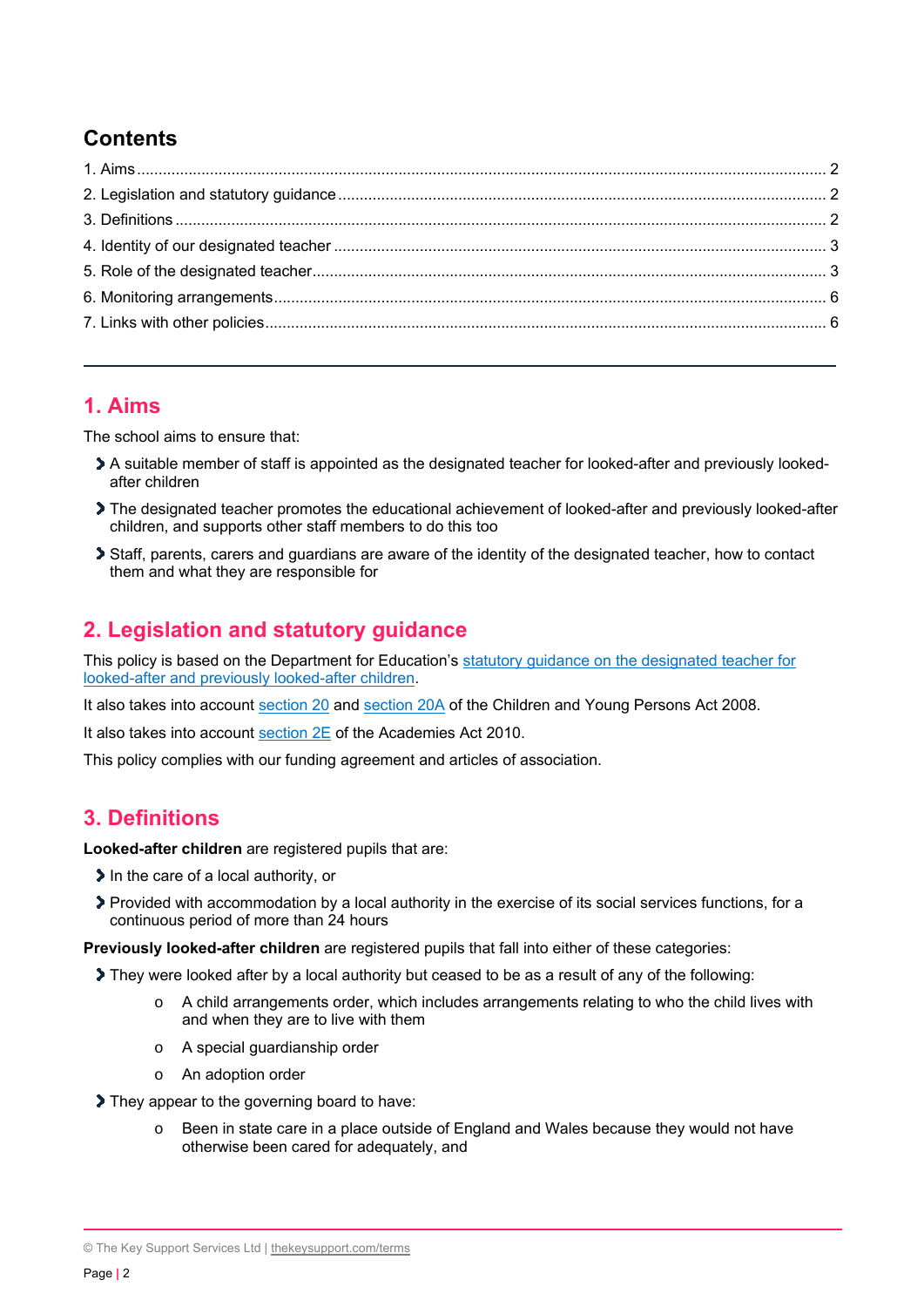Ceased to be in that state care as a result of being adopted

**Personal education plan (PEP)** is part of a looked-after child's care plan that is developed with the school. It forms a record of what needs to happen and who will make it happen to ensure the child reaches their full potential.

**Virtual school head (VSH)** is a local authority officer responsible for promoting the educational achievement of their authority's looked-after children, working across schools to monitor and support these pupils as if they were in a single school. The VSH is also responsible for providing information and advice to schools, parents and guardians in respect of previously looked-after children.

## **4. Identity of our designated teacher**

Our designated teacher is Kate Heitzman

You can contact them by e mail k.heitzman@thestleonardsacademy.org.uk

Our designated teacher takes lead responsibility for promoting the educational achievement of looked-after and previously looked-after children at our school. They are your initial point of contact for any of the matters set out in the section below.

At St Leonards Academy we have a full time LAC coordinator Tina Flynn who is responsible for day to day contact, PEP reviews, welfare checks and network meetings for young people in our care. You can contact Tina Flynn by e mail t.flynn@thestleonardsacademy.org.uk

## **5. Role of the designated teacher**

The role of the designated teacher at St Leonards is to oversee decisions made for our young people under the LAC umbrella. We are committed to championing them and ensuring that they get support to enable them access to all areas of school life. The LAC coordinator under the direction of the designate teacher is responsible for days to day meetings and ensuring all statutory paperwork is accurate and completed on time. The LAC coordinator is also responsible for communicating needs of young people to relevant staff at the academy. This includes setting targets, liaising with families and our young people.

## **5.1 Leadership responsibilities**

The designated teacher will:

- Act as a central point of initial contact within the school for any matters involving looked-after and previously looked-after children
- Promote the educational achievement of every looked-after and previously looked-after child on roll by:
	- o Working with VSHs
	- $\circ$  Promoting a whole-school culture where the needs of these pupils matter and are prioritised
- Take lead responsibility for ensuring school staff understand:
	- o The things which can affect how looked-after and previously looked-after children learn and achieve
	- o How the whole school supports the educational achievement of these pupils
- Contribute to the development and review of whole-school policies to ensure they consider the needs of looked-after and previously looked-after children
- Promote a culture in which looked-after and previously looked-after children are encouraged and supported to engage with their education and other school activities
- Act as a source of advice for teachers about working with looked-after and previously looked-after children
- Work directly with looked-after and previously looked-after children and their carers, parents and guardians to promote good home-school links, support progress and encourage high aspirations
- Have lead responsibility for the development and implementation of looked-after children's PEPs

<sup>©</sup> The Key Support Services Ltd | thekeysupport.com/terms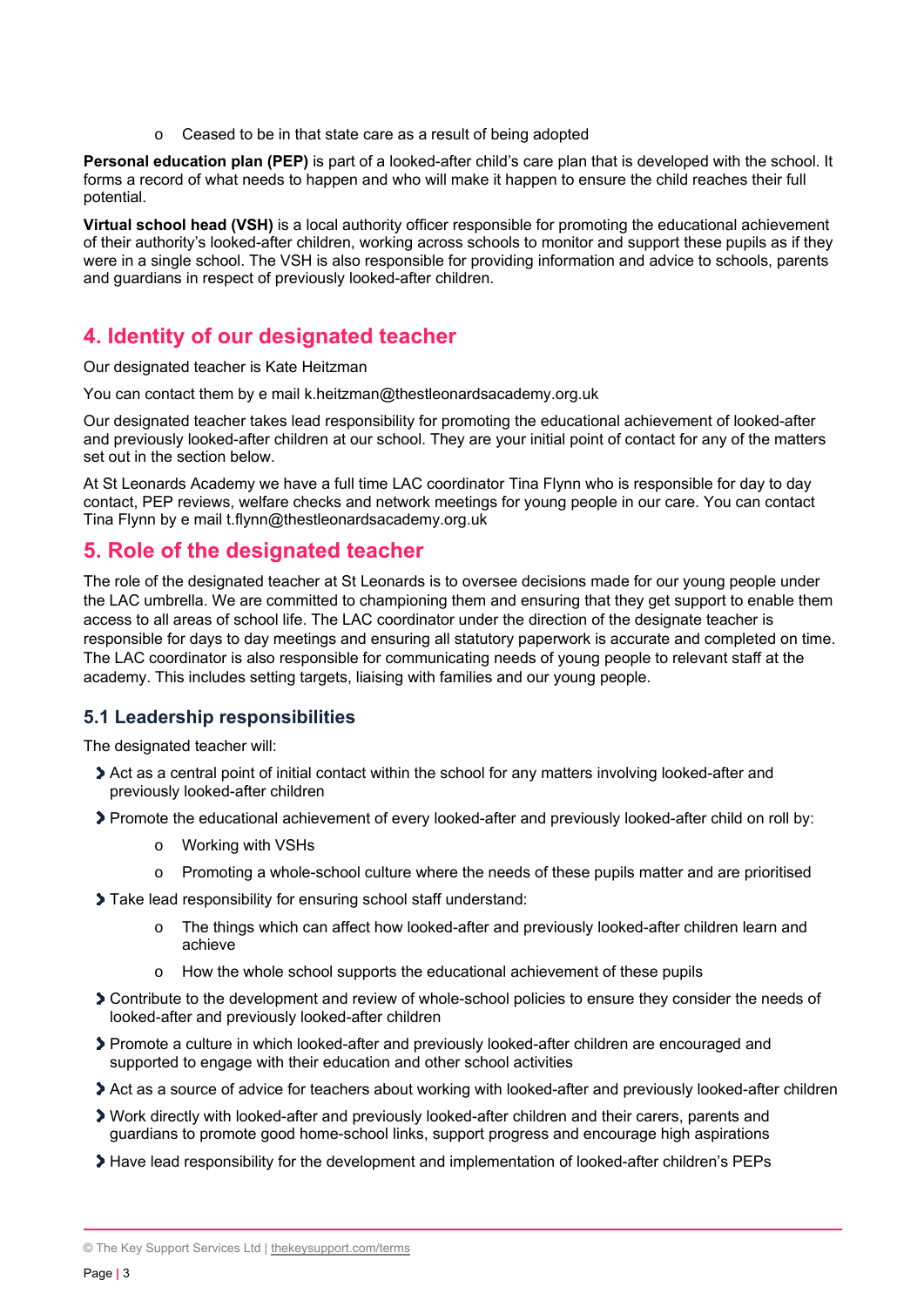- Work closely with the school's designated safeguarding lead to ensure that any safeguarding concerns regarding looked-after and previously looked-after children are quickly and effectively responded to
- Involve parents and guardians of previously looked-after children in decisions affecting their child's education

#### **5.2 Supporting looked-after children**

The designated teacher will:

- Make sure looked-after children's PEPs meet their needs by working closely with other teachers to assess each child's specific educational needs
- Have overall responsibility for leading the process of target-setting in PEPs
- Monitor and track how looked-after children's attainment progresses under their PEPs
- If a child is not on track to meet their targets, be instrumental in agreeing the best way forward with them in order to make progress, and ensure that this is reflected in their PEP
- Ensure the identified actions of PEPs are put in place
- During the development and review of PEPs, help the school and relevant local authority decide what arrangements work best for pupils
- **Ensure that:** 
	- A looked-after child's PEP is reviewed before the statutory review of their care plan this includes making sure the PEP is up to date and contains any new information since the last PEP review, including whether agreed provision is being delivered
	- o PEPs are clear about what has or has not been taken forward, noting what resources may be required to further support the child and from where these may be sourced
	- $\circ$  The updated PEP is passed to the child's social worker and VSH ahead of the statutory review of their care plan
- Transfer a looked-after child's PEP to their next school or college, making sure it is up to date and that the local authority responsible for looking after them has the most recent version

#### **5.3 Supporting both looked-after children and previously looked-after children**

The designated teacher will:

- Ensure the specific needs of looked-after and previously looked-after children are understood by staff and reflected in how the school uses pupil premium plus funding
- Access training and keep up to date with good practice, to ensure that they and other school staff have strong awareness and training around the needs of looked-after and previously looked-after children, and how to support them
- Liaise with VSHs to contribute to decisions about how pupil premium plus funding for looked-after children can most effectively be used to improve their educational outcomes
- Help raise the awareness of parents and guardians of previously looked-after children about pupil premium plus funding and other support for these children, including encouraging parents to tell the school if their child is eligible to attract pupil premium plus funding
- Play a key part in decisions on how pupil premium plus funding is used to support previously looked-after children
- Encourage parents' and guardians' involvement in deciding how pupil premium plus funding is used to support their child, and be the main contact for queries about its use
- Ensure teachers have awareness and understanding of the specific needs of looked-after and previously looked-after children in areas such as attendance, homework, behaviour and future career planning

© The Key Support Services Ltd | thekeysupport.com/terms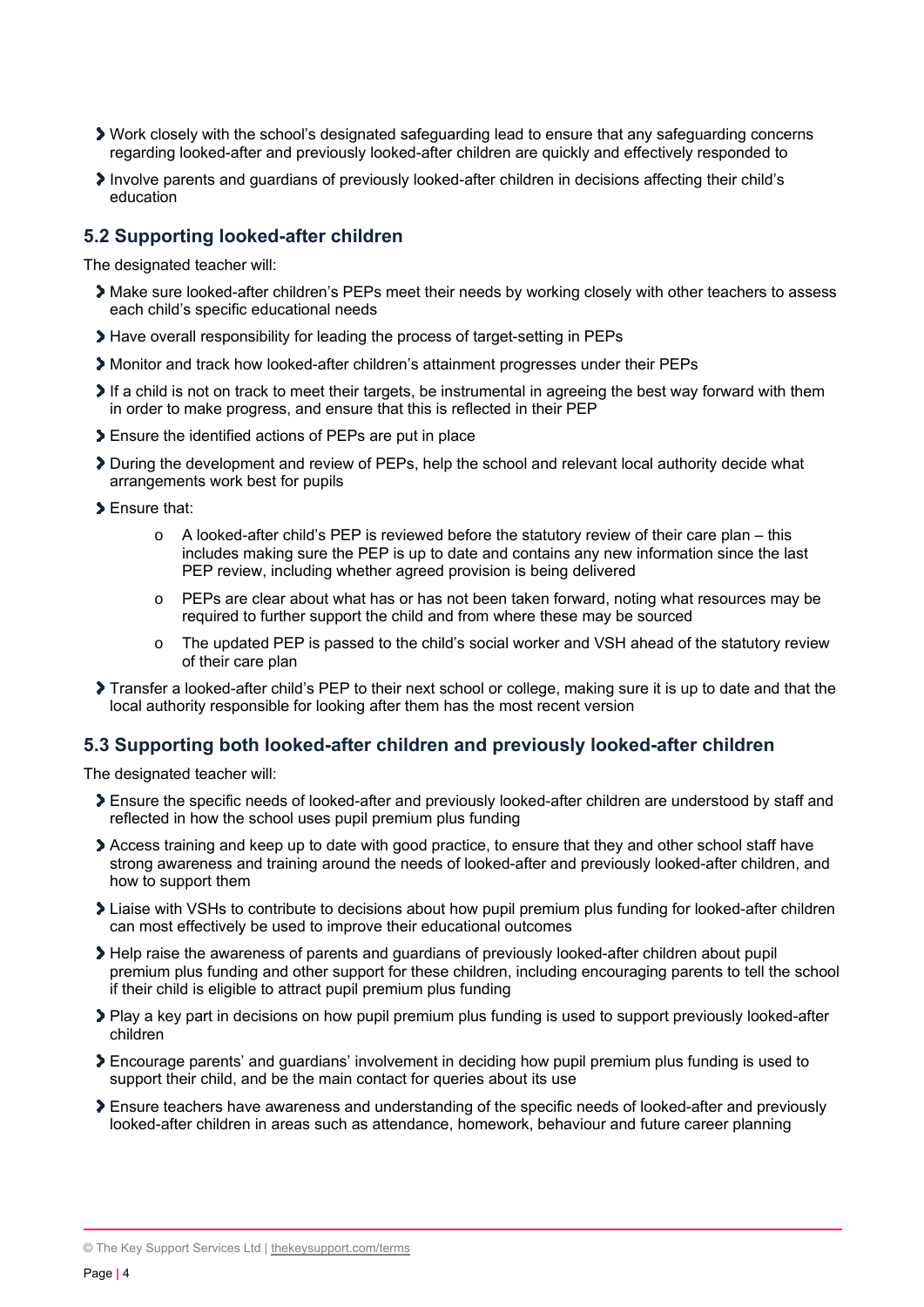- Be aware of the special educational needs (SEN) of looked-after and previously looked-after children, and make sure other staff also have awareness and understanding of this
- Ensure the SEND code of practise, as it relates to looked-after children, is followed
- Make sure PEPs work in harmony with any education, health and care (EHC) plans that a looked-after child may have
- Ensure that, with the help of VSHs, they have the skills to identify signs of potential SEN issues in lookedafter and previously looked-after children, and know how to access further assessment and support where necessary
- Ensure that they and other staff can identify signs of potential mental health issues in looked-after and previously looked-after children and how these can impact on the children and their ability to engage in learning, and understand where the school can draw on specialist services
- Put in place robust arrangements to have strengths and difficulties questionnaires (SDQs) completed for looked-after children, and use the results of these SDQs to inform PEPs
- Work with senior leaders and other relevant staff to put in place mechanisms for understanding the emotional and behavioural needs of previously looked-after children

### **5.4 Relationships beyond the school**

The designated teacher will:

- Proactively engage with social workers and other professionals to enable the school to respond effectively to the needs of looked-after and previously looked-after children
- Discuss with social workers how the school should engage with birth parents, and ensure the school is clear about who has parental responsibility and what information can be shared with whom
- Be open and accessible to parents and guardians of previously looked-after children and encourage them to be actively involved in their children's education
- Proactively build relationships with local authority professionals, such as VSHs and SEN departments
- Consider how the school works with others outside of the school to maximise the stability of education for looked-after children, such as:
	- o Finding ways of making sure the latest information about educational progress is available to contribute to the statutory review of care plans
	- o Ensuring mechanisms are in place to inform VSHs when looked-after children are absent without authorisation and work with the responsible authority to take appropriate safeguarding action
	- o Talking to the child's social worker and/or other relevant parties in the local authority regarding any decisions about changes in care placements which will disrupt the child's education, providing advice about the likely impact and what the local authority should do to minimise disruption
	- o Making sure that, if a looked-after child moves school, their new designated teacher receives any information needed to help the transition process
- Seek advice from VSHs about meeting the needs of individual previously looked-after children, but only with the agreement of their parents or quardians
- Make sure that for each looked-after child:
	- o There's an agreed process for how the school works in partnership with the child's carer and other professionals, such as their social worker, in order to review and develop educational progress
	- o School policies are communicated to their carer and social worker and, where appropriate, birth parents

<sup>©</sup> The Key Support Services Ltd | thekeysupport.com/terms